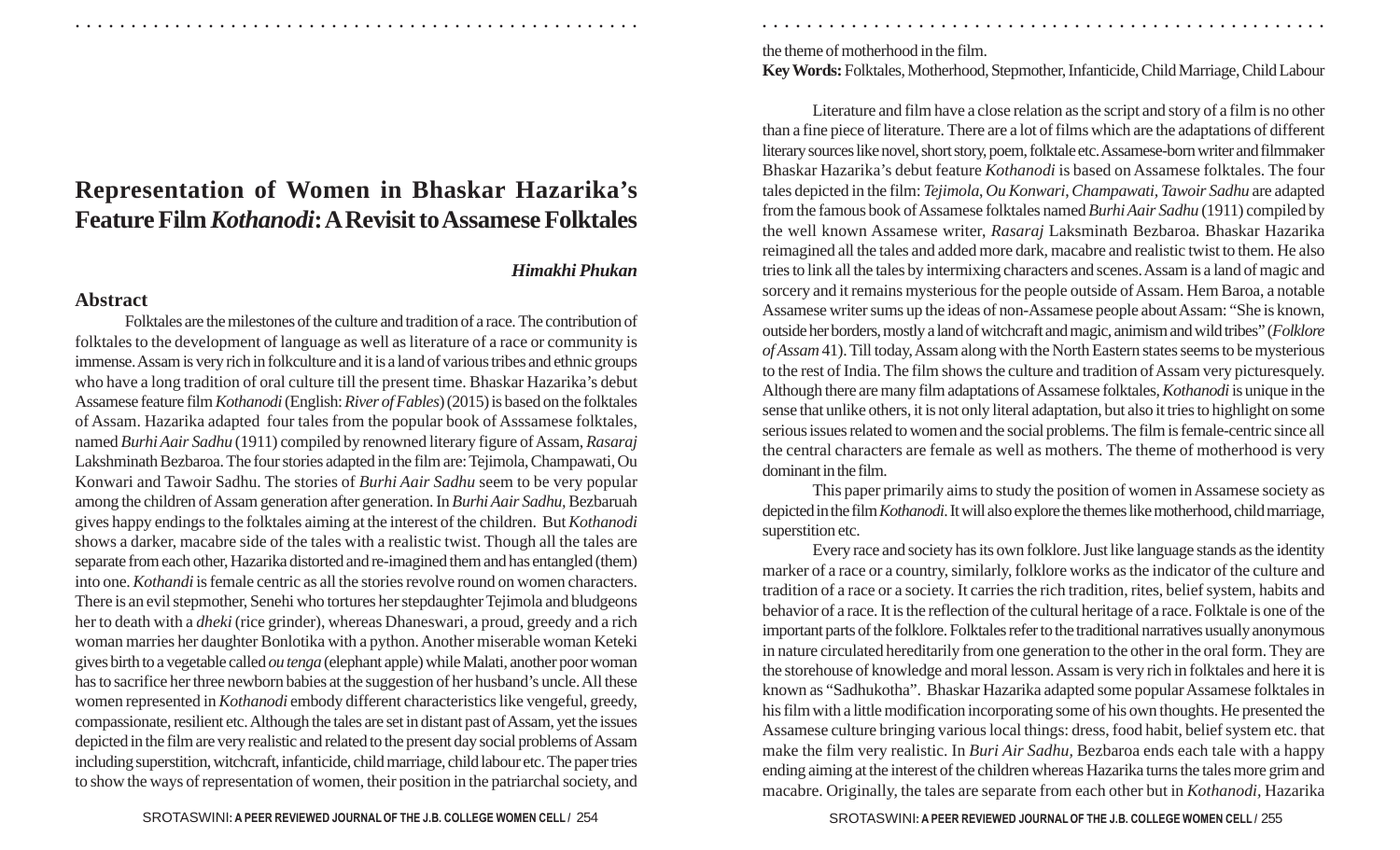intermixes all the four tales and entangles into one. Some of the characters overlap across the various scenes. For instance, Tejimola's father enters into the story of Keteki, trying to solve the mystery of *ou tenga* whereas Tejimola's friendship with Bonlotika blends two tales, *Tejimola* and *Champawati*. *Burhi Aair Sadhu* contains thirty (30) stories all total and it remains the most popular and widely read book among the children of Assam since its first publication in 1911. *Kothanodi* is directed by Bhaskar Hazarika and its script is written by the renowned Assamese writer, Dr. Arupa Patangia Kalita. It won the Asian Cinema Fund's Post Production Fund Award for 2015. The film also won the Best Feature Film in Assamese Awards in 63rd National Film Awards. The setting of the film is rural Assam, focusing the river oriented people. The mighty river Brahmaputra which is the lifeblood of Assam appears throughout the film. The very title of the film, *Kothanodi*, in English, *River of Fables* symbolizes the significance of river in Assamese culture or it may mean the richness and abundance of folktales in Assam. Although the film is set in the long past, still the themes it highlights such as infanticide, witchcraft etc. are very relevant with the present day problems of Assam where the significance of *Kothanodi* lies.

*Kothanodi* exhibits the four eerie acts: a murder of a daughter, a rebirth, an unusual wedding, and an acquittal. The film is the amalgamation of macabre, irrationality and magical realism. So, when it is seen for the first time, the eyes get stunned with fear. In the story of "Tejimola", the cruel stepmother Senehi hates and tortures her stepdaughter Tejimola in the absence of her husband. Tejimola's father Devinath who is a merchant (Adil Hussain) goes for business trips frequently. Once, Senehi, taking the advantage of her husband's absence in a distant trip plots to murder Tejimola so that she can get free from the shackle of the stepdaughter. She beats Tejimola so ruthlessly that no one can imagine such cruelty from a mother figure. She pummels Tejimola with a *dheki* (rice grinder) to death accusing falsely. Whoever learns about the story of Tejimola, the very image of stepmother as cruel, ruthless and bitter is immediately built up in the mind. Indeed, it is the famous story of "Cinderella" which embodies the utmost cruelty of a stepmother and subsequent triumph of the eponymous female protagonist. Thousands of variants of "Cinderella" tale are known all through the world. The tragic story of "Tejimola" is very popular among the children of Assam but ironically, no one wishes to name his/her daughters as Tejimola. The tale of "Tejimola" is chiefly regarded as a tragedy and a myth of unbearable suffering of a stepdaughter, still there is a resistance under-laid in the tale. The reincarnation of Tejimola again and again can be seen as a kind of resistance against the evil and it manifests the wise-saying that a man can be destroyed but not defeated. Presenting this tale, the film questions the idea of motherhood and the ideal figure of a mother. The issue of child labour is also brought into the fore in *Kothanodi* as it is shown that Tejimola is forced to do all the household drudgeries by her stepmother at a very young age. In *Kothanodi* a slight addition is made to the original tale by the entry of a ghost like figure to the scene and Senehi's midnight meetings with him who acts as the co-partner in the act of murder of Tejimola.

○ ○ ○ ○ ○ ○ ○ ○ ○ ○ ○ ○ ○ ○ ○ ○ ○ ○ ○ ○ ○ ○ ○ ○ ○ ○ ○ ○ ○ ○ ○ ○ ○ ○ ○ ○ ○ ○ ○ ○ ○ ○ ○ ○ ○ ○ ○ ○ ○ ○ ○ ○ ○ ○ ○ ○ ○ ○ ○ ○ ○ ○ ○ ○ ○ ○ ○ ○ ○ ○ ○ ○ ○ ○ ○ ○ ○ ○ ○ ○ ○ ○ ○ ○ ○ ○ ○ ○ ○ ○ ○ ○ ○ ○ ○ ○ ○ ○ ○ ○ ○ ○

Meanwhile, in another village a rich and greedy mother Dhoneswari (Seema Biswas) marries her daughter Bonlotika to a python in the hope that the serpent will bring her wealth which proves to be fatal to her daughter. Indeed, she is jealous of the fate of her co-wife's daughter Champawati whom a deity, in disguise of a python, brought abundance of wealth. Greed makes man blind and it happens with Dhoneswari. She puts forward her dear daughter to die terribly in the grasp of a wild python. Her greed turns into her enemy. Here, the role of Dhoneswari as mother is subjected to criticism. In another scene, a weaver named Keteki and her sufferings due to the grudge of the patriarchal society is portrayed. The miserable life story of Keteki is that she gives birth to a vegetable called *ou tenga* (elephant apple), instead of a baby of human flesh and blood. Patriarchal society always accuses women in the case of childbirth regarding the matter of girl or boy child which practically or according to the medical science, is beyond the wife's ability. Suspecting that Keteki is a witch, her husband drives her out from home as well as from the village to suffer alone. The *ou tenga* follows her everywhere she goes and the village children make fun of it but she never pays heed of their teasing. Coincidentally, the merchant Devinath, i.e. Tejimola's father meets Keteki in the course of doing business with her. He tries to unfold the mystery of the *ou tenga* and together they try to draw the child out of the vegetable and finally there is a rebirth of the Keteki's offspring as a beautiful girl child which gives her unbounded pleasure fulfilling her craving to be a mother. The rebirth of Keteki's offspring is a kind of miracle in the film. This tale shows the problem of witchcraft and superstition still exists in some of the remote parts of Assam. In the fourth scene, another mother Malati (Asha Bordoloi) resolves to rescue her newest born from the grip of her husband Poonai (Kapil Bora) and his *Tawoi* (uncle). The *Tawoi* of Poonai foretells that the baby boys would be ominous for their lives and he suggests Poonai to bury them after their birth. Poonai has immense faith in his uncle and he does nothing without taking permission from his *Tawoi*. According to the instructions of *Tawoi*, Poonai murders his three boy children one after another. As a mother Malati's heart aches sacrificing three of her newborns and her patience has almost crossed the limit when she gives birth fourth time to a girl child that she resolves to save her newest born at any cost. No mother can tolerate the act of sacrificing her offspring again and again whereas Malati stands as an ideal enduring extreme cruelty and injustice. Patience is always rewarded and the couple, Malati-Poonai's Patience also gets rewarded. At last, *Tawoi* gives blessing to the girl child after testing her in his odd way and tells them that her name is Bhagyawati and she will bring blessings to their life. Thus, *Tawoi* has been proved as well-wisher for them. In this tale, we come across the glorification of girl child which may be deliberate on the part of the director as in the original tale; there is no mention of the birth of the girl child Bhagyawati.

The representation of women characters in *Kothanodi* seems to be unusual but noteworthy as the film questions the age-old notions about femininity and maternal figure.